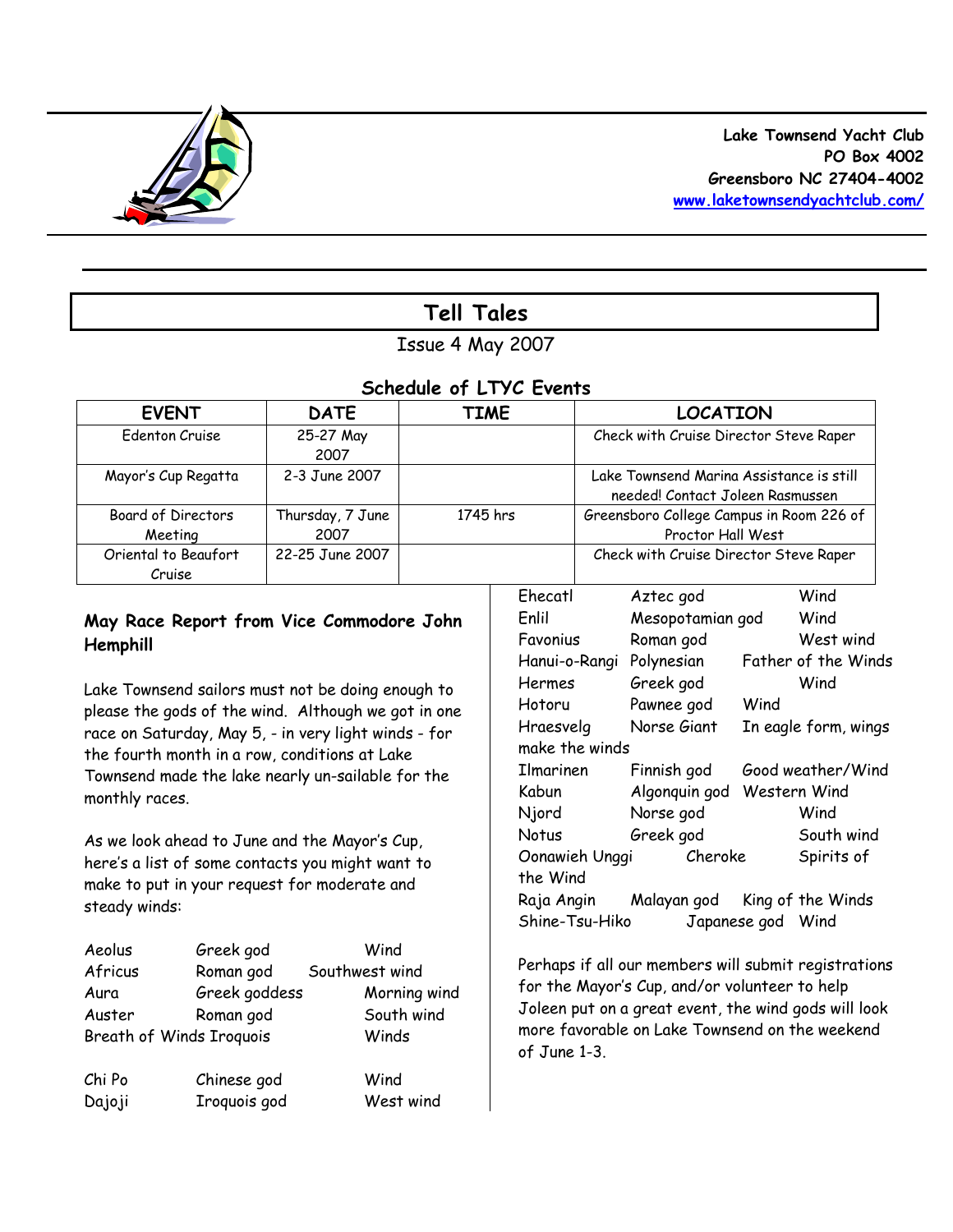#### **New Interclub Regatta**

For the past sixth months, the Board of Directors has been in discussion with the Carolina Sailing Club about the possibility of an annual, interclub regatta between CSC and LTYC. Members of both clubs' board of directors felt that an interclub regatta could do much to enhance interest in sailing in this part of North Carolina. CSC officers suggested that LTYC pick a date and host the first regatta. By a vote of the Board of Directors and by a vote of the members present at a called meeting of LTYC members, on May 5 a decision was made to shorten the LTYC summer racing season by one month and to replace the October summer series races with an interclub regatta with Carolina Sailing Club. Within the next several months, members of the two clubs will develop the Notice of Race which establishes the format and rules for the regatta. Pending the approval of the Notice of Race by the clubs' board of directors, the first Interclub Regatta for Lake Townsend Yacht Club and the Carolina Sailing Club will be held on Saturday, October 6, 2007 at Lake Townsend.

OK, LTYC sailors – let's get our boats out, clean the bottoms, practice tacking and jibing, show up at the Mayor's Cup and the remaining races in the summer series and get prepared to show CSC sailors our sterns.

#### **\*\*\*\*\*\*\*\*\*\*\*\*\*\*\*\*\*\*\*\*\*\*\*\*\*\*\*\*\***

**No experience required!** Even if you do not sail, we invite you to help on Race Committee. Maybe someone in your family is in the race. There are several tasks which are not physically demanding and no knowledge of race rules or procedure is needed. For instance, raising one of the starting flags when directed to do so. Spend a great day on the committee boat helping out and enjoying the racing action from the best seat in the house. Contact us now and we'll get you onboard!

#### **\*\*\*\*\*\*\*\*\*\*\*\*\*\*\*\*\*\*\*\*\*\*\*\*\*\*\*\*\***

## **Mayor's Cup 2007 from Mayor'sCup Chair Joleen Rasmussen**

Lake Townsend proudly invites you to join us at our 30th Mayor's Cup Regatta. Plans are well underway for a truly fun event, drawing sailors from the Carolinas, Tennessee, and Virginia. Friday evening, we have plans for a moonlit sail. Racing, Socializing, Door Prizes, Dinner and Awards fill Saturday and Sunday. Last year, we received so many compliments on Pepper Moon's bar-b-que, we are bringing them back for Saturday's dinner, http://www.peppermooncatering.com/.

Your host, the City of Greensboro, had been working hard to prepare for the event. We have new landscaping along the shoreline, the geese have been sent elsewhere, and the beach area has been resanded. Both the Flying Scots and the Tanzers will be competing as part of their season long series championship, the Helmhold for the Scots, and the SAYRA championship for the Tanzers. The skipper trophies are handcrafted, laser engraved walnut plaques commemorating the 30th. Crew trophies are an extra special keepsake.

If you can't join us for the full day, come on by as your schedule permits. **Fri:** Evening Sail 7-10pm Early Registration 6-8pm **Sat:** Snacks 830-11am Registration 9-10am Lunch BYO on the water Competitors' Meeting 1015; First warning signal 1130 Social & Dinner 4-7pm **Sun:** Snacks 830-930 First warning signal 1030 Social Approx 2:00 Awards Approx 3:00

If you need crew, or want to crew, let me know. Don't currently own a boat? City boats are available, or, I suspect the Flying Scots, Tanzers, or Isotopes can find a boat for you to charter for the weekend. If you can't make the racing, but want to purchase a commemorative t-shirt or want to join us for dinner, just order what you need from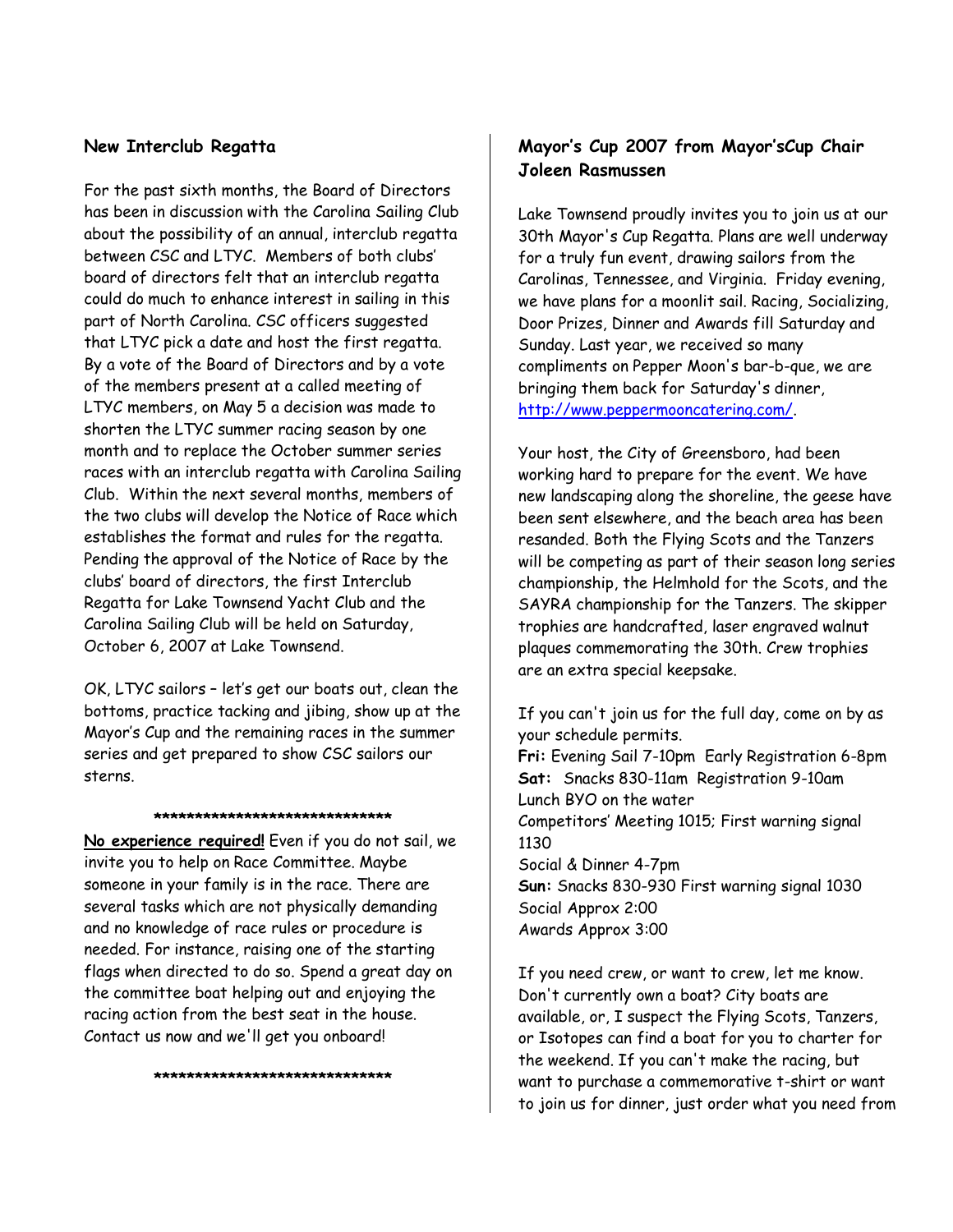the Notice of Race, http://www.laketownsendyachtclub.com/Raci ng/MC2007-NOR.pdf

Lake Townsend racing story It had been three months of cancelled racing either due to too cold or too much wind. (Feb, Mar, April). We were itching to go racing!! It was, however, slow going Saturday morning at Lake Townsend. We arrived at the lake shortly after 9:00am prepared to sail 2-up if we couldn't put two boats together and the winds were sufficient. With the new red hull, the old black hull, two new masts, a new jib, two very old mains, four sets of centerboards, three booms, spare tiller, extra rudder - we were optimistic.

We advised RC that we might be a bit late to the line

Rivet gun was used only once and all missing items were accommodated.

-Tiller for David-our spare

- hull plug for black boat -borrowed from the boat box itself

- Downhaul for black boat - with light winds we used line instead of a pin and were able to use the downhaul from the green boat.

At about 11:55 we launched three boats and leisurely sailed out the committee boat. Winds were light, but pleasant. RC set a very nice 2 lap course. The marks well away from the fluky no wind coves/shoreline. Eric took the lead at the start, but I stayed with him. Rounding the leeward mark for the first time, I saw Eric take the mark wide. I focused on my sailing. Then I noticed that Eric started to do something weird, looked like he was going around the mark for a second time, and I passed him at the mark. We did not exchange a word. (Later, on shore, I asked if he had hit the mark. Yup, he tacked too soon and the last six inches of the hull did not clear the mark.) The challenge was on!! As I headed to the weather mark, Eric and I split tacks and we each went to

the other side of the signal boat, but still stayed towards the center of the lake.

I managed to keep my lead around the weather mark and back down to leeward. As we approached the leeward mark for the second time, RC was heard to observe such things as "Eric has the momentum to pass Joleen to leeward, no he isn't going to make it. Joleen's pulling ahead. Is Eric going to keep his overlap, yes he is... and Eric was able to obtain room to round the mark, and then proceeded to leave me behind in the dying wind. I was ok with that as I made Eric fight for that one!! It was a fun race for both us. Knowing my limits however, and that I don't enjoy trying to sail at Lake Townsend in no wind, I expressed my sincere thanks to Race Committee and started heading in. Took a while, and towards the very end, Tom C pulled up along side. I held onto the skiff as Tom motored me in. Kim K was ready for us at the shelter with Chili and Beer!!

Sunday was a tad too windy. Velocity was great 5 - 20 knots, but the gusts and shifts were the killer. Racing was abandoned, but the wind was too ideal to pass up for the Isotope. Good wind with no chop, whitecaps or motorboats. Eric took Uve, then Nancy, and last Georgio out for a couple or fast paced sails up and down the lake, with the Jib furled, until goaded by the shore spectators chanting "Jib - Jib - Jib", Eric and Georgio unfurled the Jib. Eric claims he was not goaded into it.

It was great to finally be back on the water sailing my new boat and Eric sailing his "NEW" boat.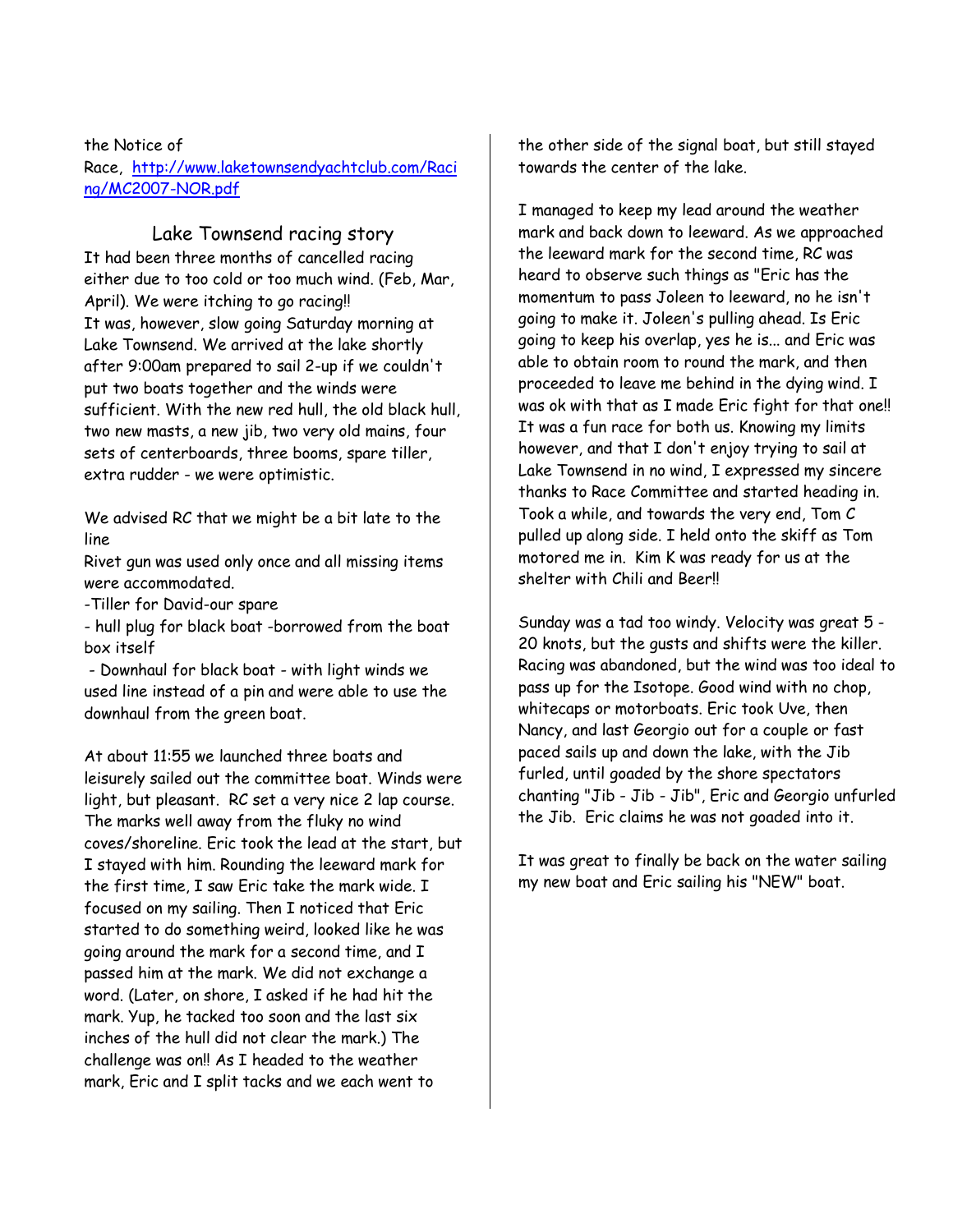### **WANTED: ASSISTANT INSTRUCTORS!**

LTYC needs assistance instructors to help with the Learn to Sail classes, NO EXPERENCE NEEDED! This is a great way to advance your sailing learning curve. I have found that in the past the instructors and assistance learn as much as the students. So please e-mail me if you would like to help. Thanks in advance for making your club #1!

LTYC Rear Commodore Starling Gunn

**SAILBOATS FOR SALE!**

**1981 Isotope** - \$2500 with sails and a galvanized trailer. Crossbar, dolphin striker, and trampoline have been replaced and an extension added to the righting bar. Good boat for a beginning racer or someone looking to get back into racing. She won the 2005 Governor's Cup and continues to give challenge to the fleet leaders. Eric and I have owned this boat since 1998. She's gotten us hooked on Isotopes, so much so that we are upgrading to a 2006 model.

**\*\*\*\*\*\*\*\*\*\*\*\*\*\*\*\*\*\*\*\*\*\*\*\*\*\*\*\*\***

Boat specifications at http://www.intlfiberglass.com/isotope.html. Fleet Activities http://www.intlfiberglass.com/Isotope%20Nationals%202006.html Call or email if interested: 919-732-5410; joleen.rasmussen@bowebellhowell.com

**Flying Scot 2237** Douglass built in 1972. Sound hull, white with light blue deck, re-conditioned Sterling trailer with new tires and wheels, two suits of sails, plus extras, in fair condition, New equipment and rigging, \$3000 Located in Greensboro, Contact: Randy Crum 336-656-0970, rbc@triad.rr.com

**Vanguard 470**, one main, two jibs and a spinnaker and comes with a trailer. We're asking \$1900, but might be willing to negotiate if we get a decent offer soon. Contact Clay Johnson at CLAYCARY@aol.com (The original owner sailed it in the Olympic trials in 2000)

**\*\*\*\*\*\*\*\*\*\*\*\*\*\*\*\*\*\*\*\*\*\*\*\*\*\*\*\*\***

Great providence!

#### **Lake Townsend Yacht Club Help Lines**

**336 629-2750 R gbageant@hotmail.com**

**jmhemphill@gborocollege.edu**

**gunncenter@bellsouth.net**

**Gwynedd22@bellsouth.net**

**dwyoung@triad.rr.com**

**Steve.raper@greensboro-nc.gov**

**336 288-3762 R**

**336 282-8367 R arhawkes@earthlink.net**

**336 851-5229 R kkirsh@triad.rr.com**

**Commodore: George Bageant**

**Races/Property: John Hemphill (Vice Commodore) 336 632-0864 R**

**Education: Starling Gunn (Rear Commodore) 336 939-2508 R**

**Finance: David Raper (Treasurer) 336 6432-7071 R**

**Publicity/History: David Young (Secretary) 336 545-1655**

**Cruising: Steve Raper**

**Membership: Alan Hawkes**

**Social: Kim Kirch**

**Junior Sailing: David Duff**

**336 282-7773 R David.Duff@analog.com**

**Mayor's Cup Regatta: Joleen Rasmussen 919 732-5410 R Joleen.rasmussen@bowebellhowell.com**

**Newsletter/Directory: Bill Grossie**

**336 643-1730 R wgrossie@infionline.net**

**Webmaster: Steve Raper Steve.raper@greensboro-nc.gov**